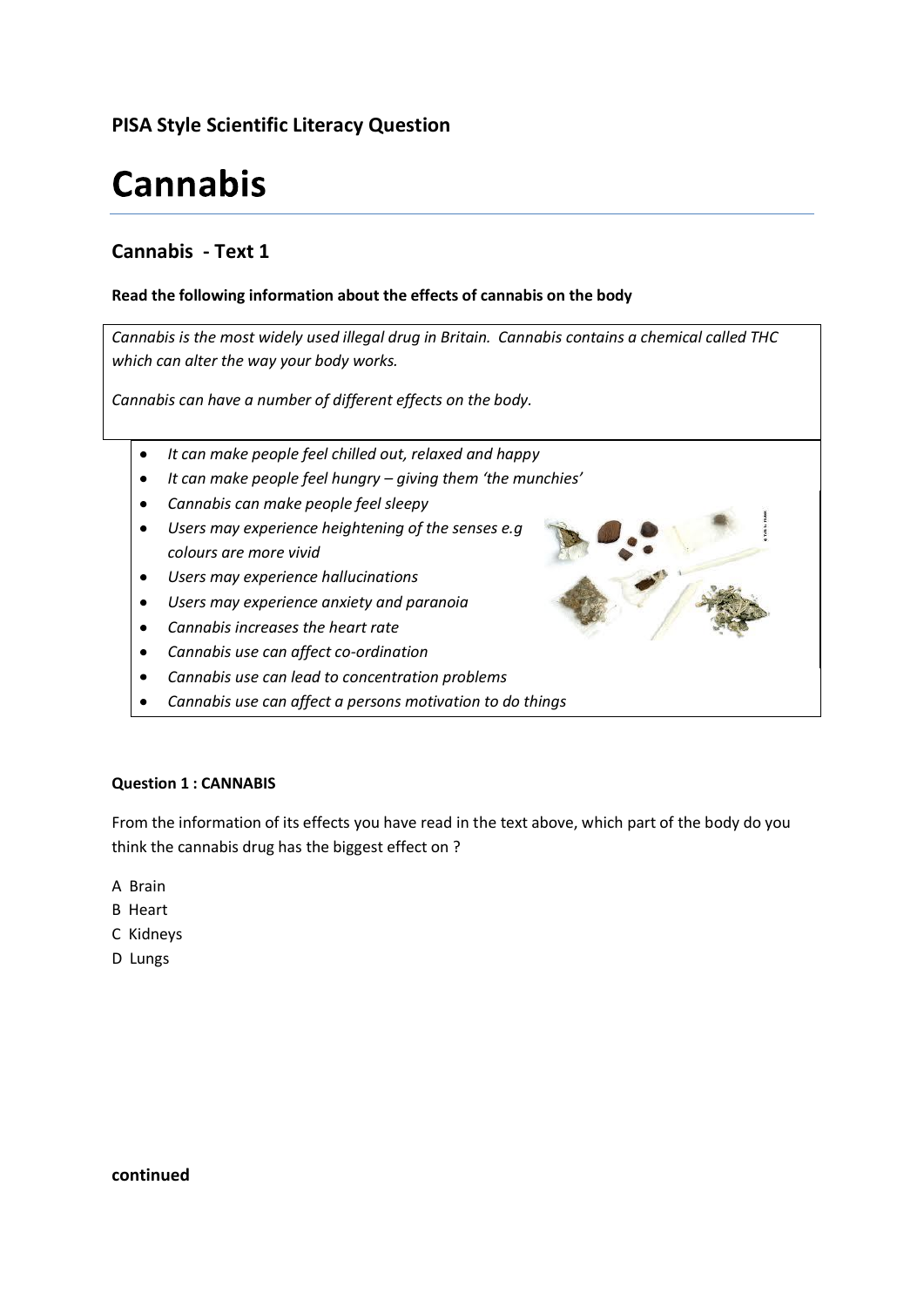#### **Question 2 : CANNABIS**

Like alcohol, driving under the influence of drugs is illegal.

Circle 'yes' or 'no' for each of the following statements.

| The effect is likely to affect the ability to drive | Yes or No ? |
|-----------------------------------------------------|-------------|
| Cannabis can make people feel sleepy                | Yes / No    |
| Cannabis can affect co-ordination                   | Yes / No    |
| It can make people feel hungry                      | Yes / No    |
| Cannabis can lead to concentration problems         | Yes / No    |

#### **Question 3 : CANNABIS**

Cannabis users may have difficulties with their studies in school, or at work.

Circle 'yes' or 'no' for each of the following statements.

| The effect is likely to affect a users school work or job | Yes or No? |
|-----------------------------------------------------------|------------|
| Cannabis can make people feel sleepy                      | Yes / No   |
| Cannabis can lead to concentration problems               | Yes / No   |
| It can make people feel hungry                            | Yes / No   |
| Cannabis use can affect a persons motivation to do things | Yes / No   |

**Continued**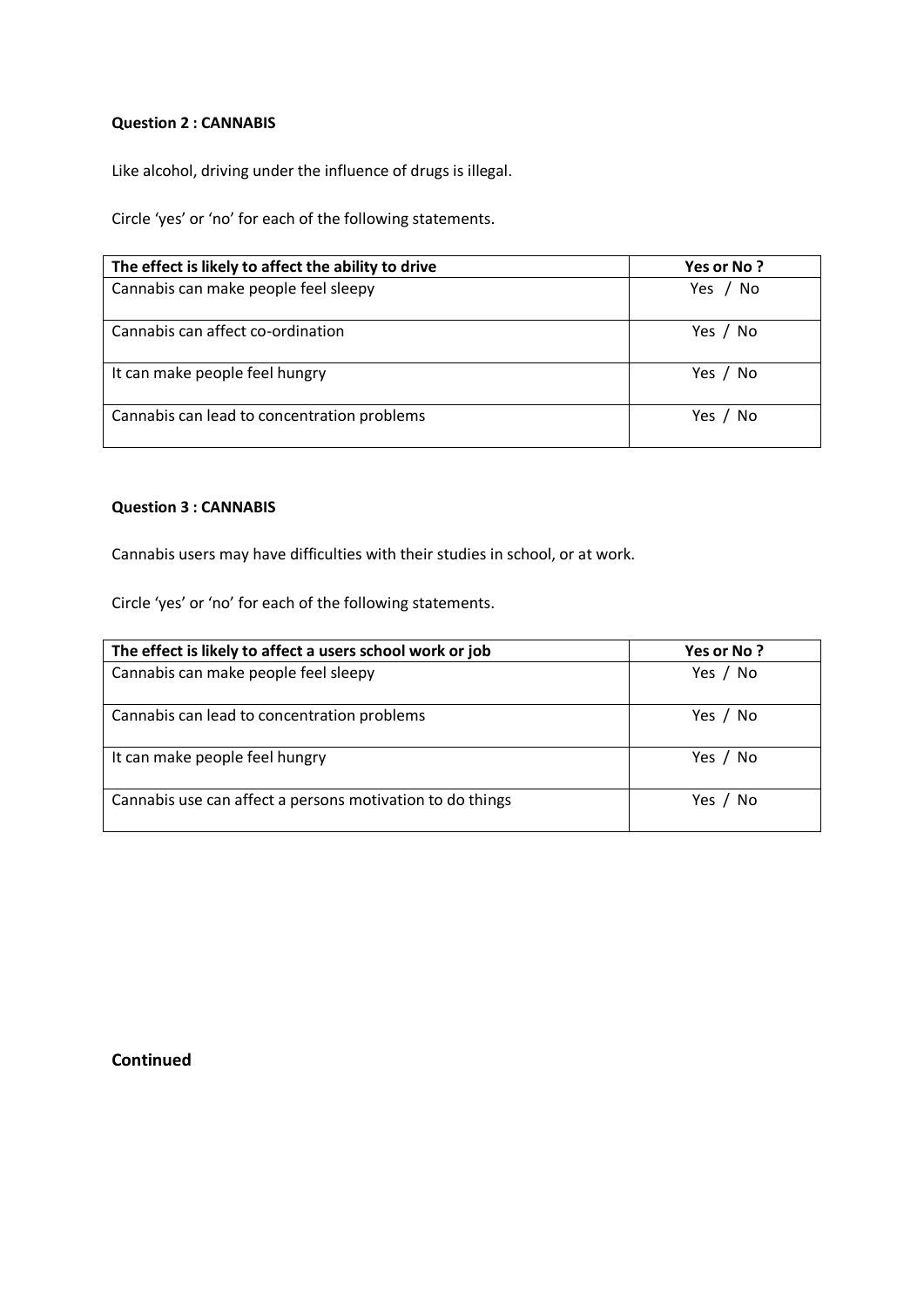# **Cannabis – Text 2**

A study followed almost 2000 young people for 8 years to see if cannabis use increased their likelihood of developing mental health problems. The study organisers asked the young people to report whether they had experienced psychotic symptoms such as disturbed perceptions or paranoia. The following data was obtained during the last 5 years of the study.

|                                     | Percentage of people who reported psychotic<br>symptoms. |
|-------------------------------------|----------------------------------------------------------|
| Had taken cannabis at least 5 times | 14%                                                      |
| Had not taken cannabis              | 8%                                                       |

#### **Question 4 : CANNABIS**

What does this data tell us about cannabis use and psychotic symptoms ?

A Cannabis users are almost twice as likely to report psychotic symptoms as people who have not used cannabis

B Cannabis users are half as likely to report psychotic symptoms as people who have not used cannabis

C Cannabis users are no more likely to report psychotic symptoms than people who do not use cannabis

D People who do not use cannabis do not report psychotic symptoms

#### **Question 5 : CANNABIS**

A newspaper reported the data from this study under the headline **'***Cannabis causes psychotic symptoms'.*

\_\_\_\_\_\_\_\_\_\_\_\_\_\_\_\_\_\_\_\_\_\_\_\_\_\_\_\_\_\_\_\_\_\_\_\_\_\_\_\_\_\_\_\_\_\_\_\_\_\_\_\_\_\_\_\_\_\_\_\_\_\_\_\_\_\_\_\_\_\_\_\_\_\_\_\_\_\_\_\_\_\_ \_\_\_\_\_\_\_\_\_\_\_\_\_\_\_\_\_\_\_\_\_\_\_\_\_\_\_\_\_\_\_\_\_\_\_\_\_\_\_\_\_\_\_\_\_\_\_\_\_\_\_\_\_\_\_\_\_\_\_\_\_\_\_\_\_\_\_\_\_\_\_\_\_\_\_\_\_\_\_\_\_\_

\_\_\_\_\_\_\_\_\_\_\_\_\_\_\_\_\_\_\_\_\_\_\_\_\_\_\_\_\_\_\_\_\_\_\_\_\_\_\_\_\_\_\_\_\_\_\_\_\_\_\_\_\_\_\_\_\_\_\_\_\_\_\_\_\_\_\_\_\_\_\_\_\_\_\_\_\_\_\_\_\_\_ \_\_\_\_\_\_\_\_\_\_\_\_\_\_\_\_\_\_\_\_\_\_\_\_\_\_\_\_\_\_\_\_\_\_\_\_\_\_\_\_\_\_\_\_\_\_\_\_\_\_\_\_\_\_\_\_\_\_\_\_\_\_\_\_\_\_\_\_\_\_\_\_\_\_\_\_\_\_\_\_\_\_

Give one piece of evidence from the table of data that supports the headline

Give one piece of evidence from the table of data that does not support the headline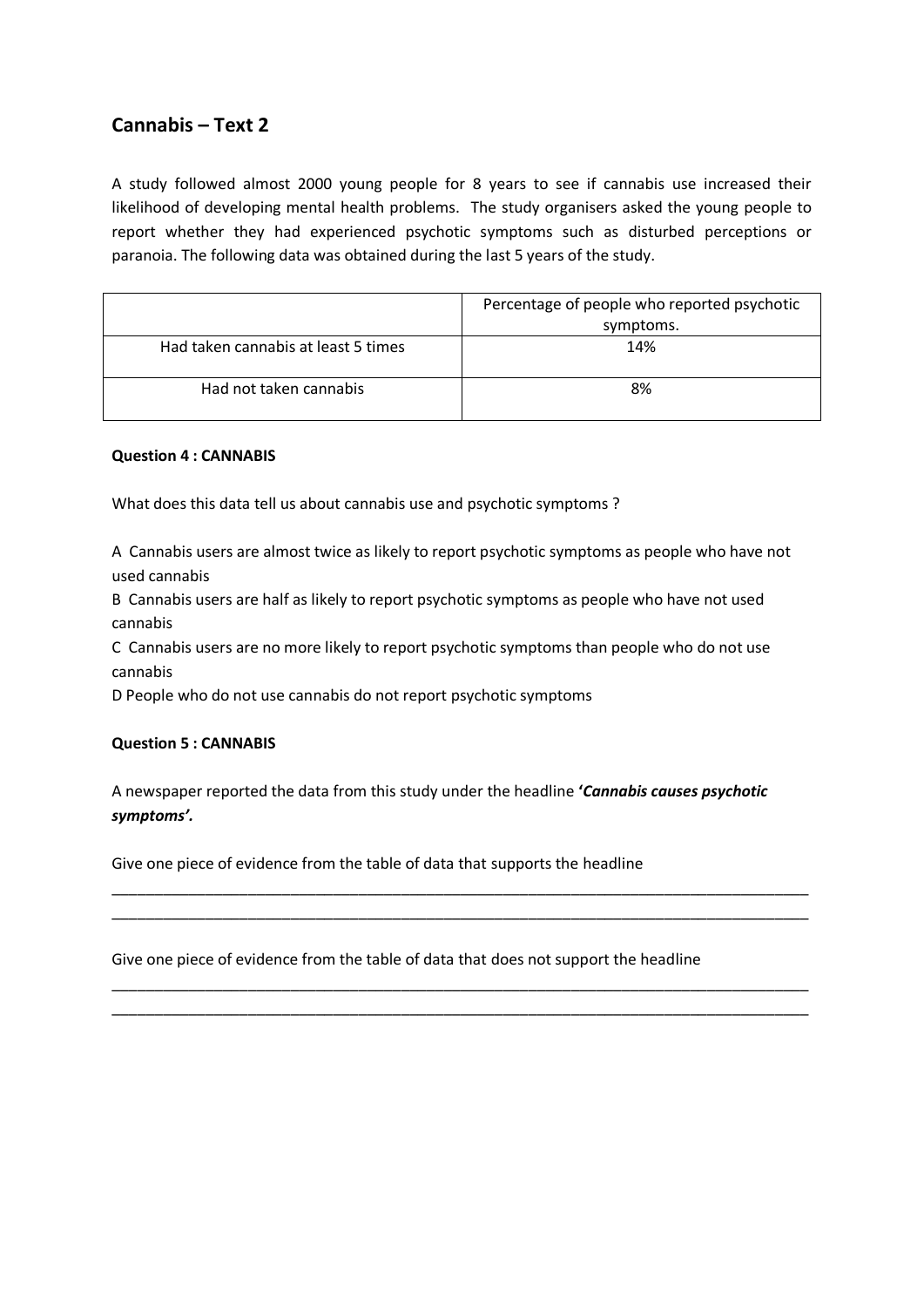#### **SCORING : CANNABIS**

**Question 1**

*Full credit :*

A Brain

#### *No Credit :*

Other responses

Missing

#### **Narrative:**

A - The text refers to a number of effects such as heightening of the senses, hallucinations, paranoia and anxiety, co-ordination, concentration and motivation. All of these effects will be caused by changes in the brain. Cannabis is known to over-activate receptors in the brain that influence memory, pleasure, sensory and time perception etc. After long term use, cannabis is thought to permanently reduce the number of connections in the areas of the brain which are responsible for thinking and memory. This effect seems to be greatest if the person starts using cannabis at a young age (during their teenage years).

B – The text refers to changes in heart rate, so there are effects on the heart, but the brain is responsible for how fast the heart beats.

C – There is no mention in the text of any effects of cannabis on the kidneys, so students should not choose this option from the list

D – There is no mention in the list of any effect on the lungs so this option should not be chosen. Smoking cannabis can affect the lungs in the same way that smoking cigarettes can (increased risk of respiratory infections and diseases) but this is not mentioned in the text.

| <b>Framework Categories</b> | 2015 Framework                      |
|-----------------------------|-------------------------------------|
| Knowledge type              | Knowledge of the content of science |
| Competency                  | Explain phenomena scientifically    |
| Context                     | Hazards - personal                  |
| <b>Cognitive demand</b>     | Low                                 |

#### **Question 2**

#### *Full credit :*

Yes, Yes, No, Yes, in that order

#### *No credit :*

Other responses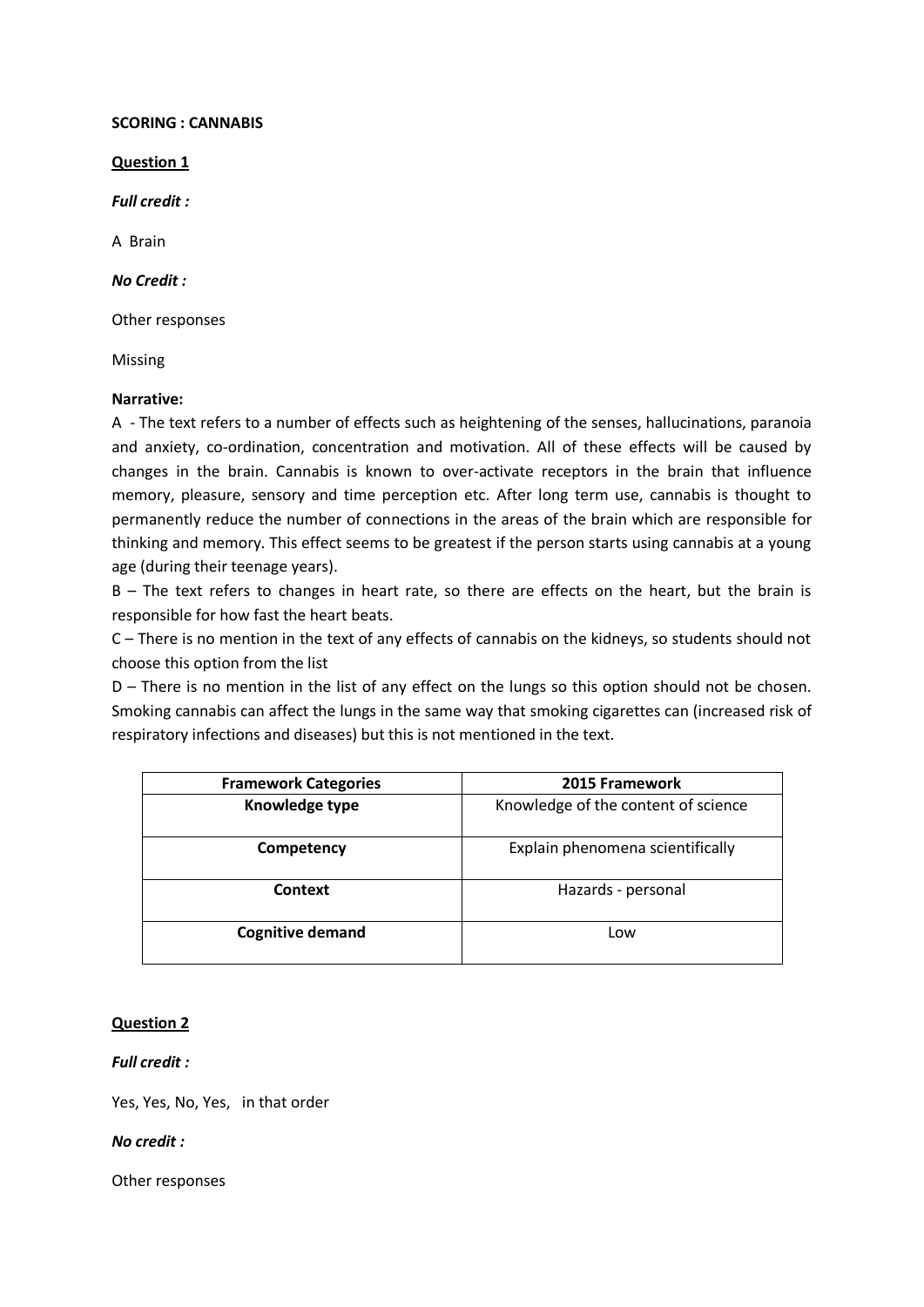#### Missing

#### **Narrative :**

Yes – cannabis makes people feel sleepy so it is not wise to drive as they may have impaired reactions and could fall asleep at the wheel and cause an accident.

Yes – driving requires a person to manipulate instruments such as the pedals, gear stick etc.. in a coordinated way. People who have taken cannabis will find it harder to co-ordinate these movements and so their ability to drive will be impaired.

No – being hungry is not likely to prevent a person from driving properly. Although students should recognise that hunger can lead to a drop in blood sugar, which can affect a person's mood and energy levels. Some studies have linked hunger to increased feelings of anger or aggression.

Yes – if people are unable to concentrate on what they are doing they are likely to make errors or mistakes which could have dangerous consequences if a person is driving. They may not notice hazards that are around them e.g. other vehicles or pedestrians.

| <b>Framework Categories</b> | 2015 Framework                      |
|-----------------------------|-------------------------------------|
| Knowledge type              | Knowledge of the content of science |
| Competency                  | Explain phenomena scientifically    |
| Context                     | Hazards - personal                  |
| <b>Cognitive demand</b>     | Medium                              |

# **Question 3**

#### **Full credit :**

Yes, Yes, No, Yes, in that order

#### *No credit :*

Other responses

Missing

# **Narrative:**

Yes – if a person is likely to fall asleep then they are not likely to be able to learn effectively in school. Tiredness may affect their ability and motivation to complete tasks. In some jobs, such as those which involve operating machinery, tiredness and even falling asleep could be very dangerous. Yes – concentration problems could again be dangerous for some jobs. A lack of concentration is likely to impair a pupil's performance in school if they are not giving their full attention to what the teacher is saying or the work they are doing.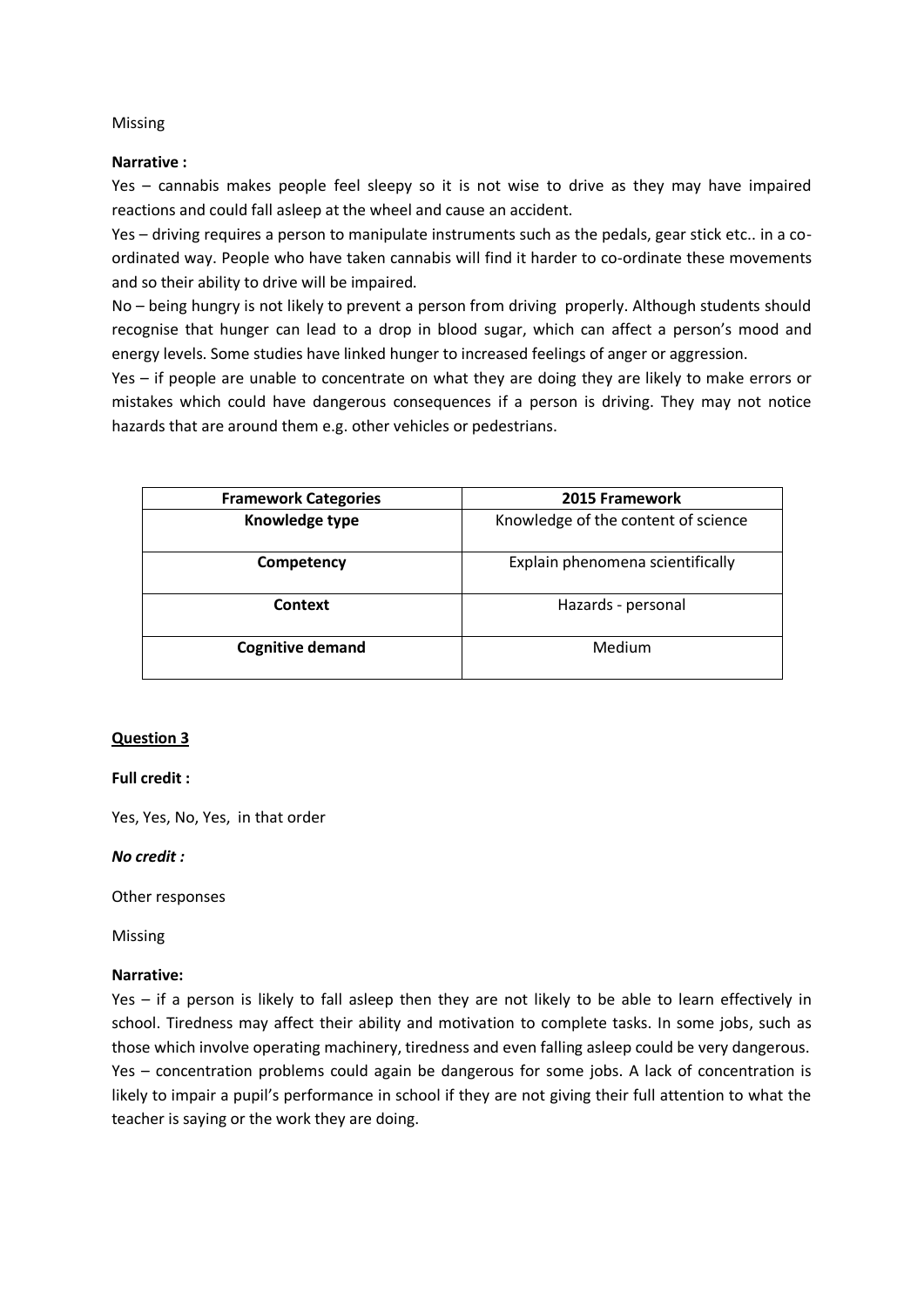No- hunger has been linked to aggression in some studies, and a lack of food can lead to a drop in blood sugar which will cause energy levels to drop, but actually feeling hungry should not stop someone from being able to do their school work or job to a significant extent.

Yes- cannabis has been shown to affect the area of the brain which affects motivation. Motivation is important for getting things done both at work and in school. Poorly motivated people are likely to perform less well and complete tasks to a lower standard. Studies have shown that cannabis users are more likely to arrive late or miss days from work or school.

| <b>Framework Categories</b> | 2015 Framework                      |
|-----------------------------|-------------------------------------|
| Knowledge type              | Knowledge of the content of science |
| Competency                  | Explain phenomena scientifically    |
| Context                     | Hazards - personal                  |
| <b>Cognitive demand</b>     | Medium                              |

## **Question 4**

#### *Full credit :*

A Cannabis users are almost twice as likely to report psychotic symptoms as people who don't use cannabis

#### *No credit :*

Other responses

Missing

#### **Narrative:**

A – this is the correct conclusion from the data presented. 14% of young people who had used cannabis reported psychotic symptoms compared to 8% who had not. 14% is almost double the figure of 8%.

B – this is not correct. As described in part A. The figure for cannabis users reporting psychotic symptoms is 14% which is almost double the figure of 8% for non cannabis users.

C – this is not correct. The figure for cannabis users is much higher than the figure for people who do not use cannabis. For this statement to be correct the figures would need to be almost similar.

D – You cannot say this from the data that is presented here. The data only shows how likely young people are to report psychotic symptoms. It does not give any evidence to prove that psychotic symptoms are caused by cannabis use.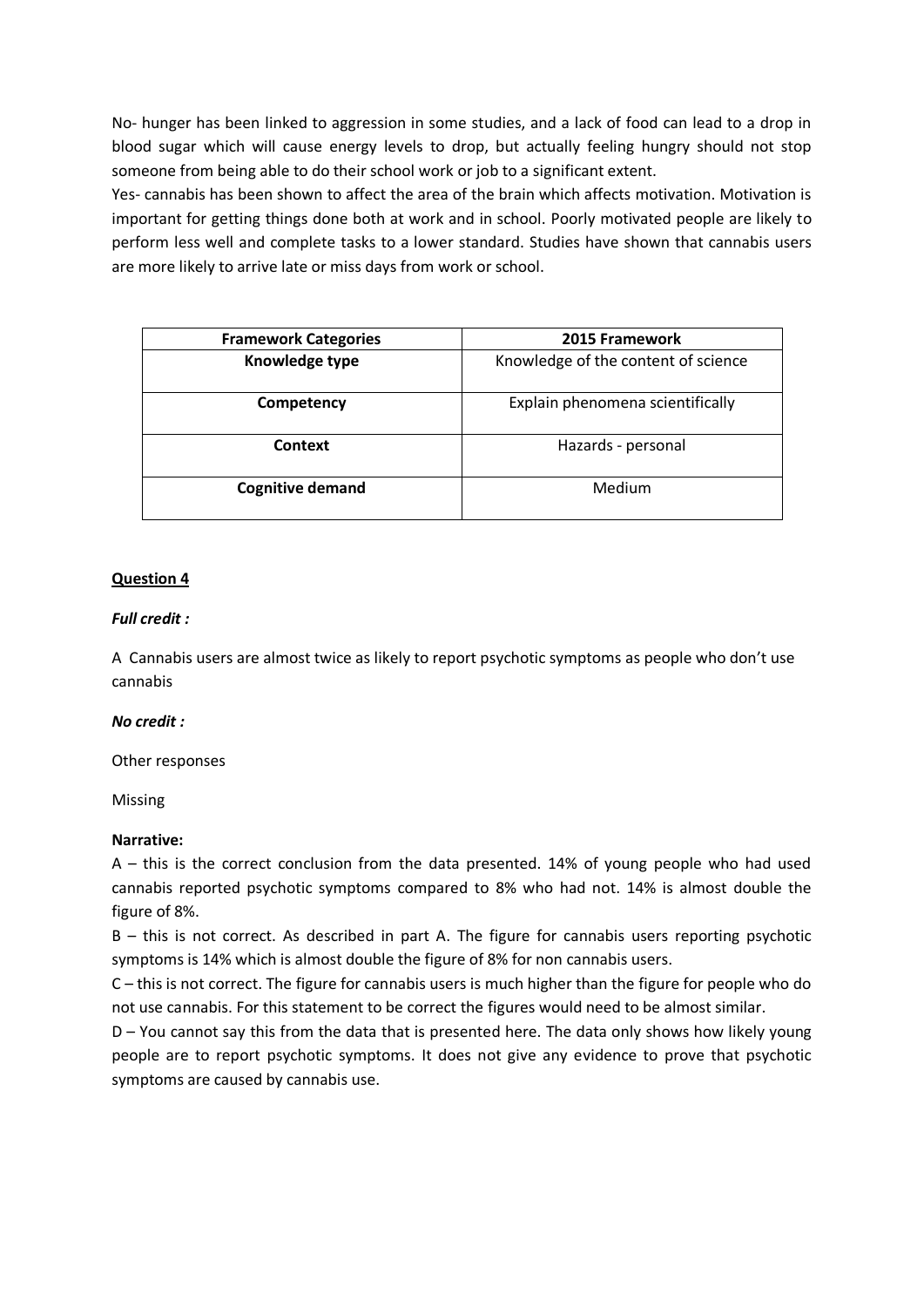| <b>Framework Categories</b> | 2015 Framework                             |
|-----------------------------|--------------------------------------------|
| Knowledge type              | Epistemic                                  |
| Competency                  | Interpret data and evidence scientifically |
| Context                     | Hazards - personal                         |
| <b>Cognitive demand</b>     | Medium                                     |

# **Question 5**

## *Full credit :*

Supports the headline – a higher percentage of / more people who use cannabis report psychotic symptoms than those who don't use cannabis **or** a lower percentage of / less people who do not use cannabis report psychotic symptoms

Does not support the headline - 8% / some people who have not / never used cannabis have still reported / had psychotic symptoms. People who don't use cannabis still get / report psychotic symptoms. People can still experience psychotic symptoms even if they have never taken cannabis. Alternatively, the data is based on what people reported, not actually a clinical assessment / diagnosis. People may have reported symptoms they didn't have and vice versa. The data is only based on what people said so it can't be used to prove anything

#### *Partial credit :*

Supports the headline – people who use cannabis have more psychotic symptoms or people who don't use cannabis have less psychotic symptoms (these statements are given only partial credit as for full credit students should refer to the number of people and not the amount of symptoms).

#### *No credit :*

.

Other responses

Missing

#### **Narrative :**

The newspaper headline is making a link between cannabis use and psychotic symptoms stating that cannabis use is directly causing these symptoms. This is not what is actually shown in the data. The data only shows the percentage of people who reported psychotic symptoms. These symptoms may not have been tested or diagnosed clinically, so may be subjective. The data only shows that young people who have taken cannabis are more likely to report psychotic symptoms than those who haven't. The fact that more cannabis users report these symptoms can be used to support the headline ( the question is not asking the student to prove the link). The data shows that people who haven't taken cannabis also sometimes experience psychotic symptoms (though not as often) so